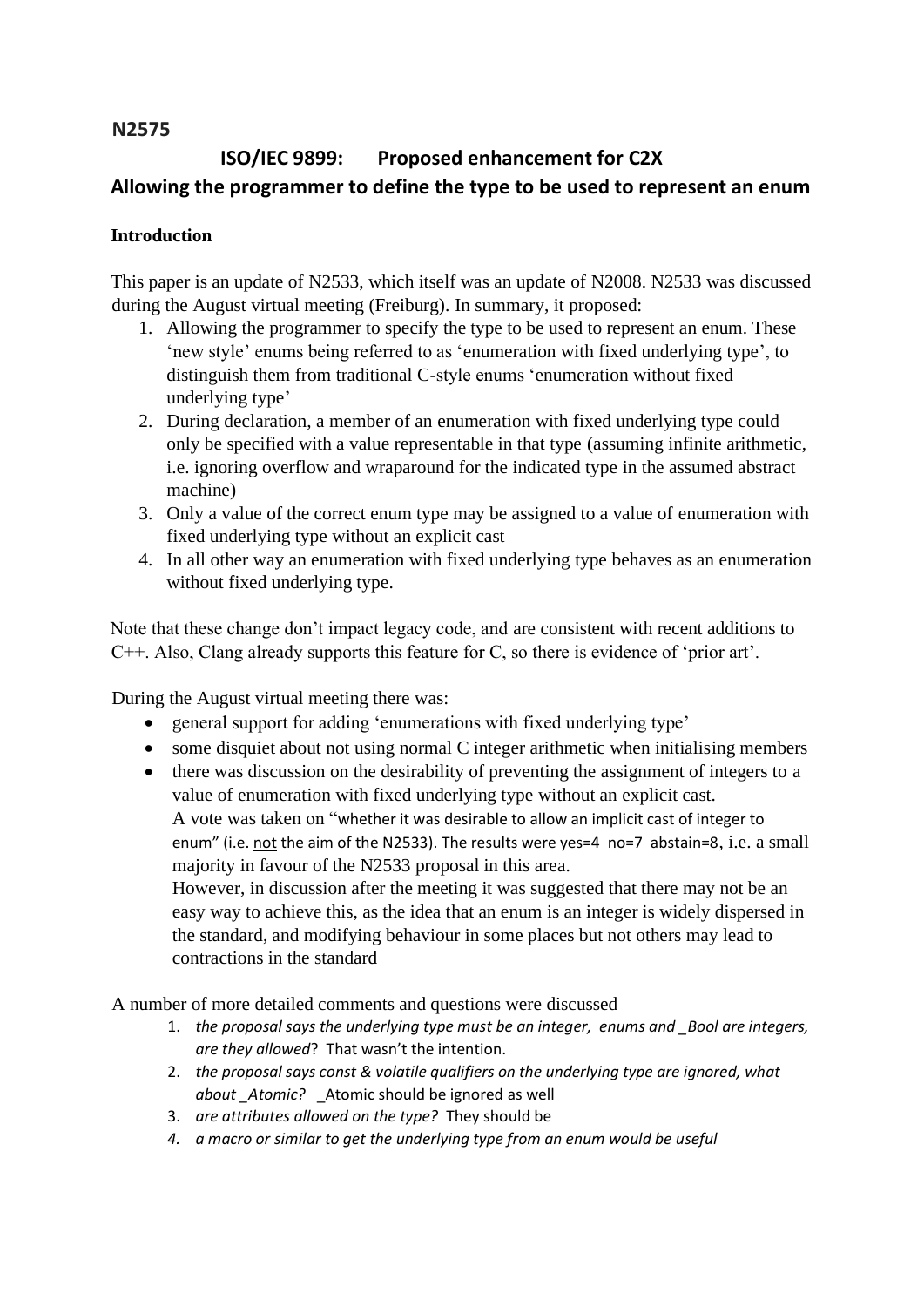5. *How does an enumeration with fixed underlying type work with a generic selection – are the enumeration with fixed underlying type and the underlying type treated as different types or the same*?

The aim of this update is to address the discussion by restricting the proposed changes to just those required to allow the programmer to define the integer type used to represent an enum, and taking in the first three comments above. I'd agree that bullet 4 would be useful, but is essentially a separate issue. Bullet 5 is a good question, but as there already seems to be a complex relationship between enumeration types and the integer type the compiler chooses to represent them with, with respect to generic selection, I don't believe this proposal makes the position worse.

A future proposal may revisit the prevention of assigning an integer to an enum without a cast.

# **Required changes to current working draft N2478**

6.4.4.3 Enumeration constants Syntax

 *enumeration-constant: identifier*

**Semantics** 

An identifier declared as an enumeration constant for an enumeration without fixed underlying type has type **int**.

An identifier declared as an enumeration constant for an enumeration with fixed underlying type has that underlying type during the specification of the enumeration type (i.e. until the closing brace in *enum-specifier)*. When used in an integer context, it is treated as if it had the underlying type.

Forward references: enumeration specifiers (6.7.2.2).

# 6.7.2.2 Enumeration specifiers

Syntax<sup>1</sup>

*enum-specifier:*

 *enum attribute-specifier-sequenceopt identifieropt enum-type-specifieropt { enumerator-list }*

 $1$  For drafting – some of the syntax lines may wrap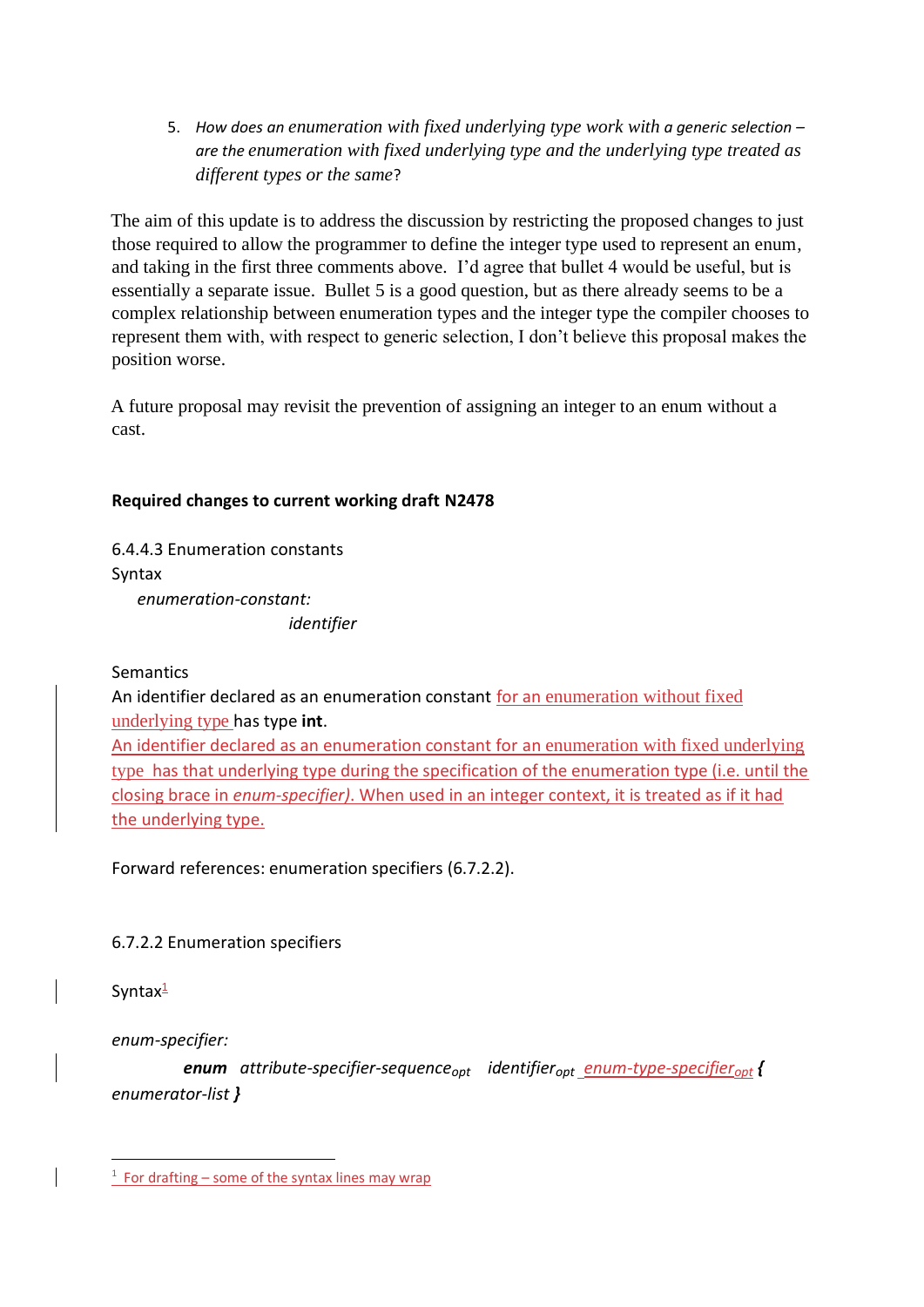*enum attribute-specifier-sequenceopt identifieropt enum-type-specifieropt { enumerator-list , }*

 *enum identifier enum-type-specifieropt*

#### *enumerator-list:*

 *enumerator enumerator-list , enumerator*

#### *enumerator:*

 *enumeration-constant attribute-specifier-sequenceopt enumeration-constant attribute-specifier-sequenceopt = constant-expression*

#### *enum-type-specifier:*  **:** *specifier-qualifier-list*

All enumerations have an <new term>underlying type</new term>. The underlying type can be explicitly specified using an *enum-type-specifier* and such an underlying type is said to be <new term>fixed</new term>.

### **Constraints**

The type specifiers in the *specifier-qualifier-list* shall specify an integer type that is not an enumerated type or \_Bool. No alignment specifiers shall appear in the *specifier-qualifierlist*. The underlying type of the enumeration is the unqualified, non-atomic version of the type specified by the type specifiers in the specifier-qualifier-list.

For an enumeration without a fixed underlying type, the underlying type of the enumeration is **int.**The expression that defines the value of an enumeration constant shall be an integer constant expression that has a value representable as an **int**.

An enumeration with a fixed underlying type may be redeclared, provided both declarations have *enum-type-specifier*s that resolve to the same integer type.

#### Semantics

The optional attribute specifier sequence in the **enum** specifier appertains to the enumeration; the attributes in that attribute specifier sequence are thereafter considered attributes of the enumeration whenever it is named. The optional attribute specifier sequence in the enumerator appertains to that enumerator.

The identifiers in an enumerator list are declared as constants that have the underlying type of the enumeration, that have type int *l*, and may appear wherever such are permitted.<sup>133</sup>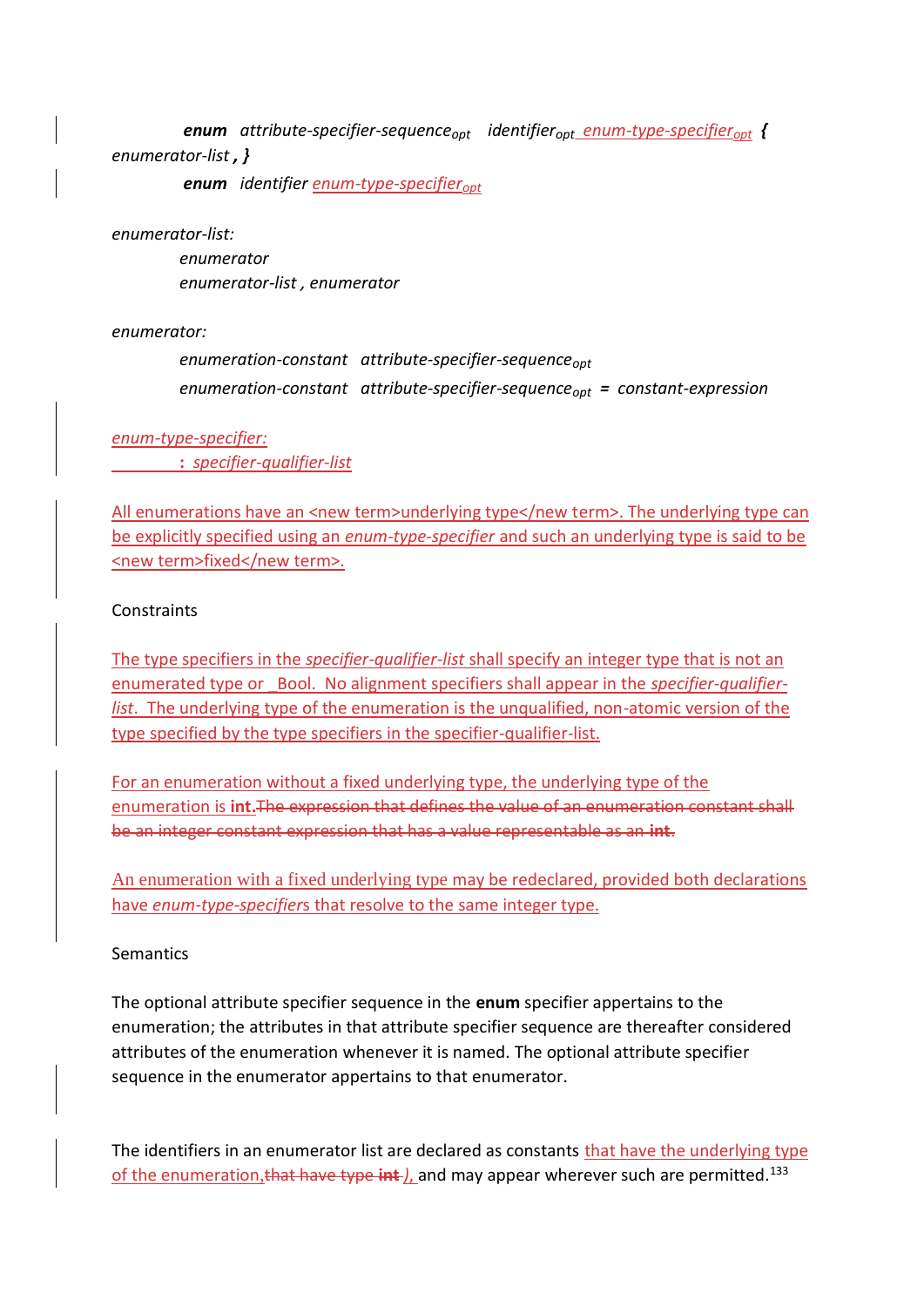An enumerator with **=** defines its enumeration constant as the value of the constant expression. If the first enumerator has no **=,** the value of its enumeration constant is 0. Each subsequent enumerator with no **=** defines its enumeration constant as the value of the constant expression obtained by adding 1 to the value of the previous enumeration constant. (The use of enumerators with **=** may produce enumeration constants with values that duplicate other values in the same enumeration.) The enumerators of an enumeration are also known as its members.

For all enumerations without fixed underlying type, eEach enumerated type shall be compatible with **char**, a signed integer type, or an unsigned integer type. The choice of type is implementation-defined, $134$  but shall be capable of representing the values of all the members of the enumeration.

For an enumeration with a fixed underlying type, the enumerated type shall be compatible with the underlying type of the enumeration.

AnThe enumerated type declaration with an *enumerator-list* is an incomplete type until immediately after the **}** that terminates the list of enumerator declarations, and complete thereafter. A declaration of an enumeration with fixed underlying type without an *enumerator-list* declares a complete type.

EXAMPLE The following fragment:

*< unchanged +* new example>

| enum E1: short;                     |  |  |  | /* Forward reference */                                     |  |
|-------------------------------------|--|--|--|-------------------------------------------------------------|--|
| enum E2: short;                     |  |  |  |                                                             |  |
|                                     |  |  |  |                                                             |  |
| enum E1: short $\{$ m11, m12 $\}$ ; |  |  |  |                                                             |  |
|                                     |  |  |  | enum E2: long { $m21$ , $m22$ }; /* Constraint violation */ |  |
|                                     |  |  |  |                                                             |  |
|                                     |  |  |  | enum E1 $x = m11$ ; /* enum-type-specifier not needed */    |  |